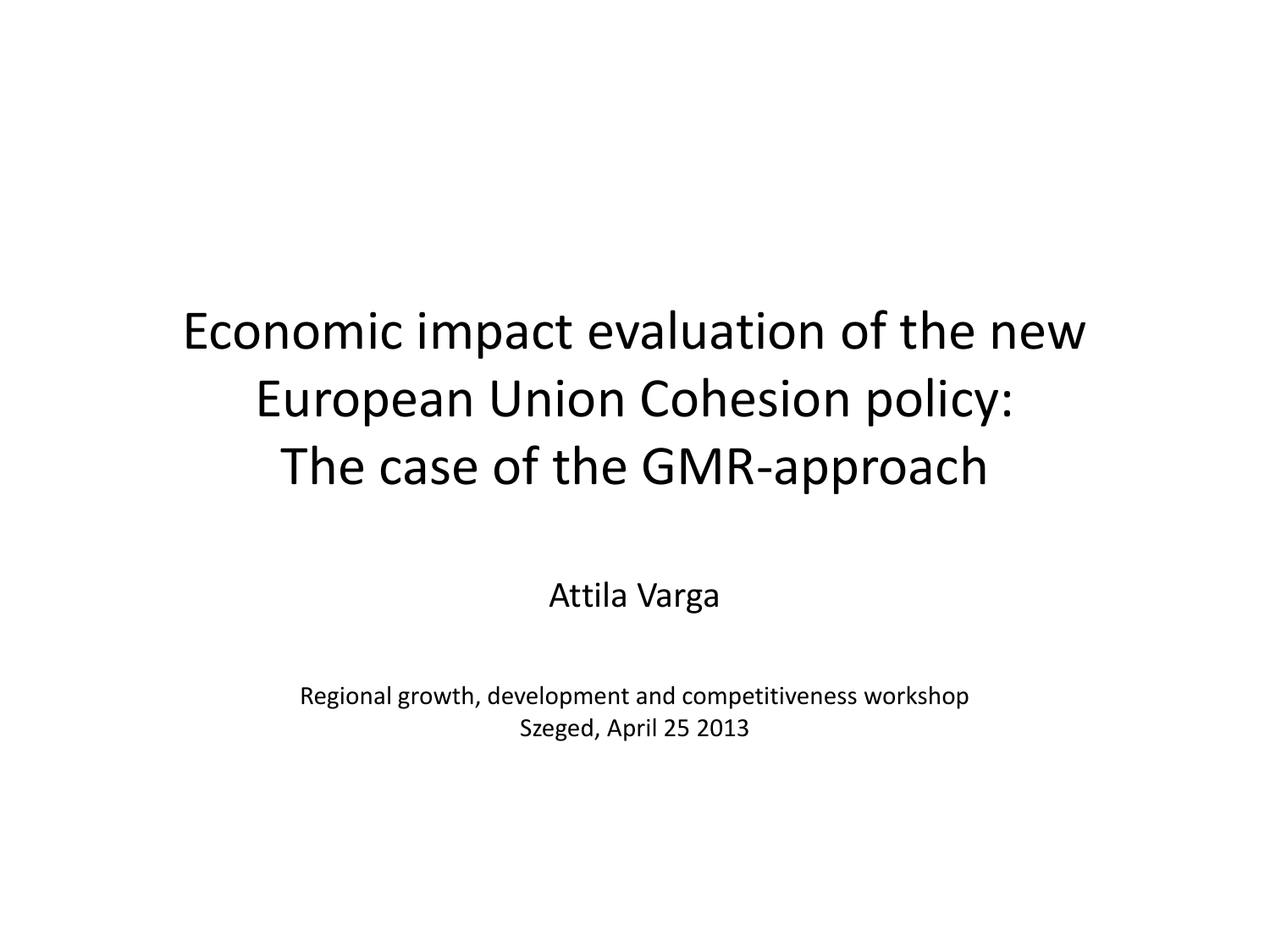# Introduction

- Economic impact vs. micro level (project) evaluation – the role of economic models
- Disappointment in traditional development policies and the emergence of new policy approaches
- Emerging awareness: regional development should be treated as integral part of national level structural policies
- Limited relevance of traditional macroeceonomic models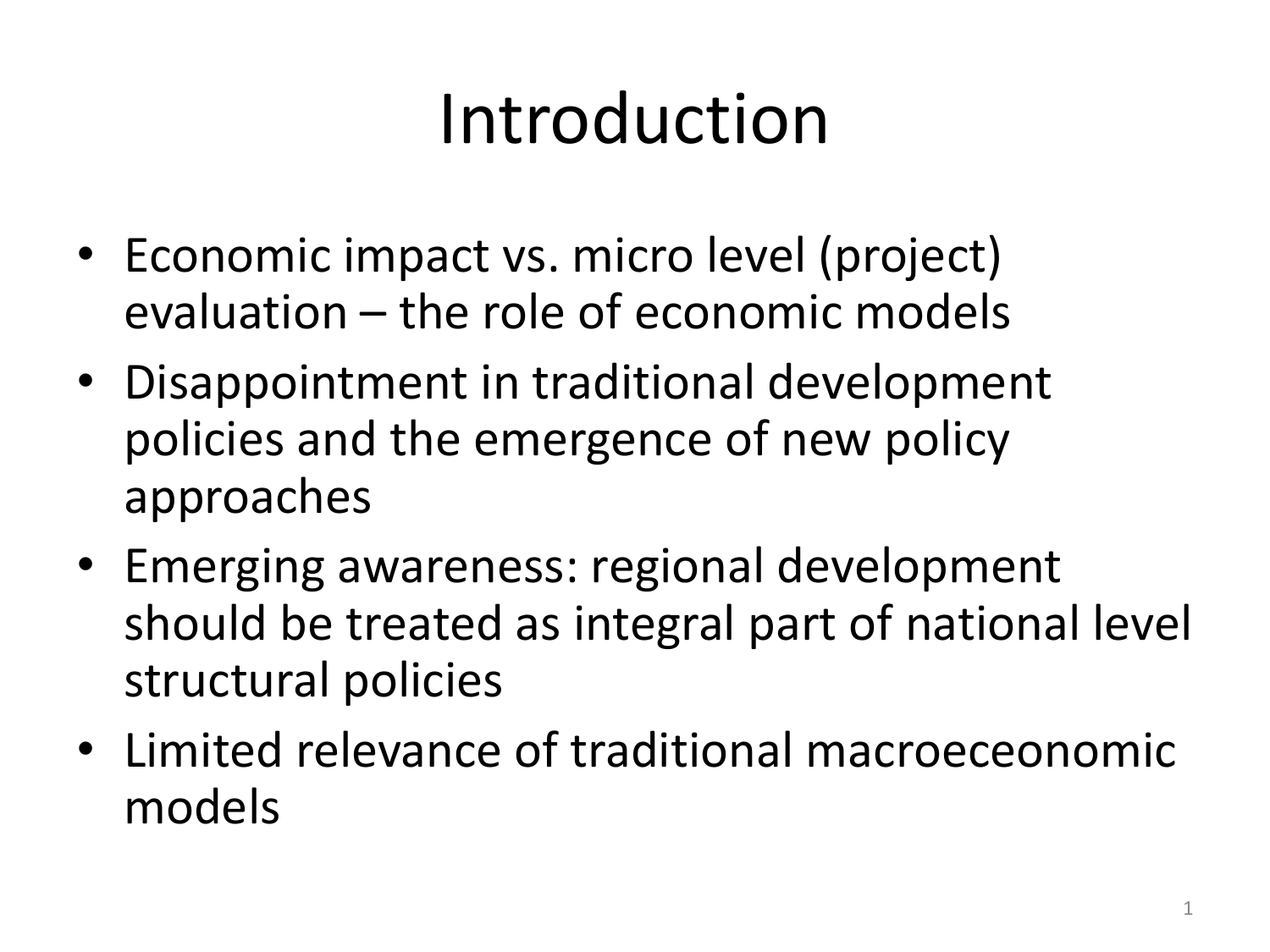# Introduction

- Search for new modeling approaches (MASST, GMR-type models (GMR-Hungary, GMR-Europe, RHOMOLO), system dynamic approach)
- This presentation:
	- relates modeling challenges to the emergence of new development policy approaches;
	- classifies the challenges towards economic modeling;
	- illustrates the reflection to the challenges by the GMR- Europe model.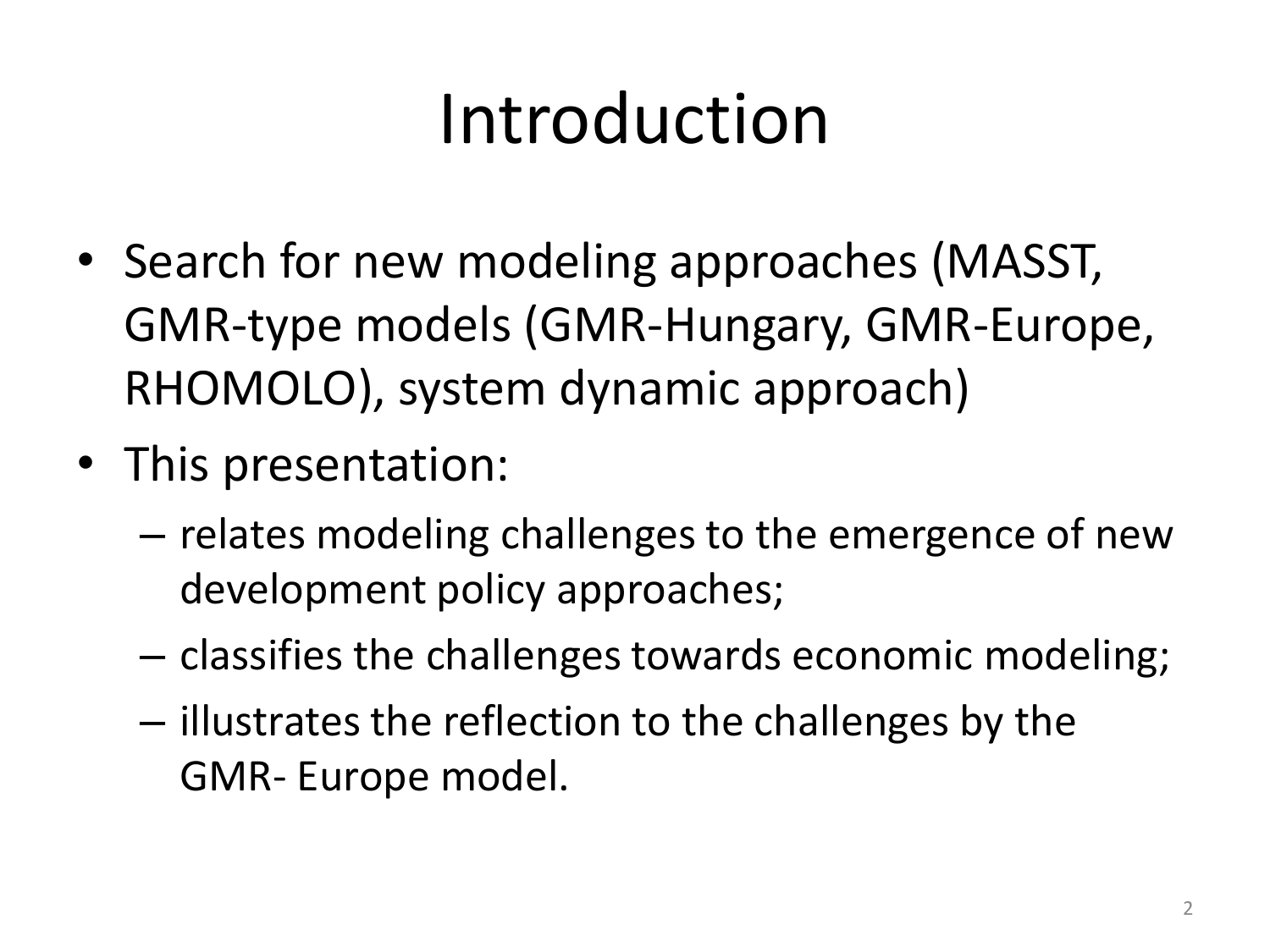- Limited success of traditional approaches in reducing disparities (subsidies to lagging regions in forms of tax reductions to firms, infrastructure investments, uncoordinated R&D and innovation support)
- Disappointment led to the emergence of "modern" approaches: space-neutral vs. place-based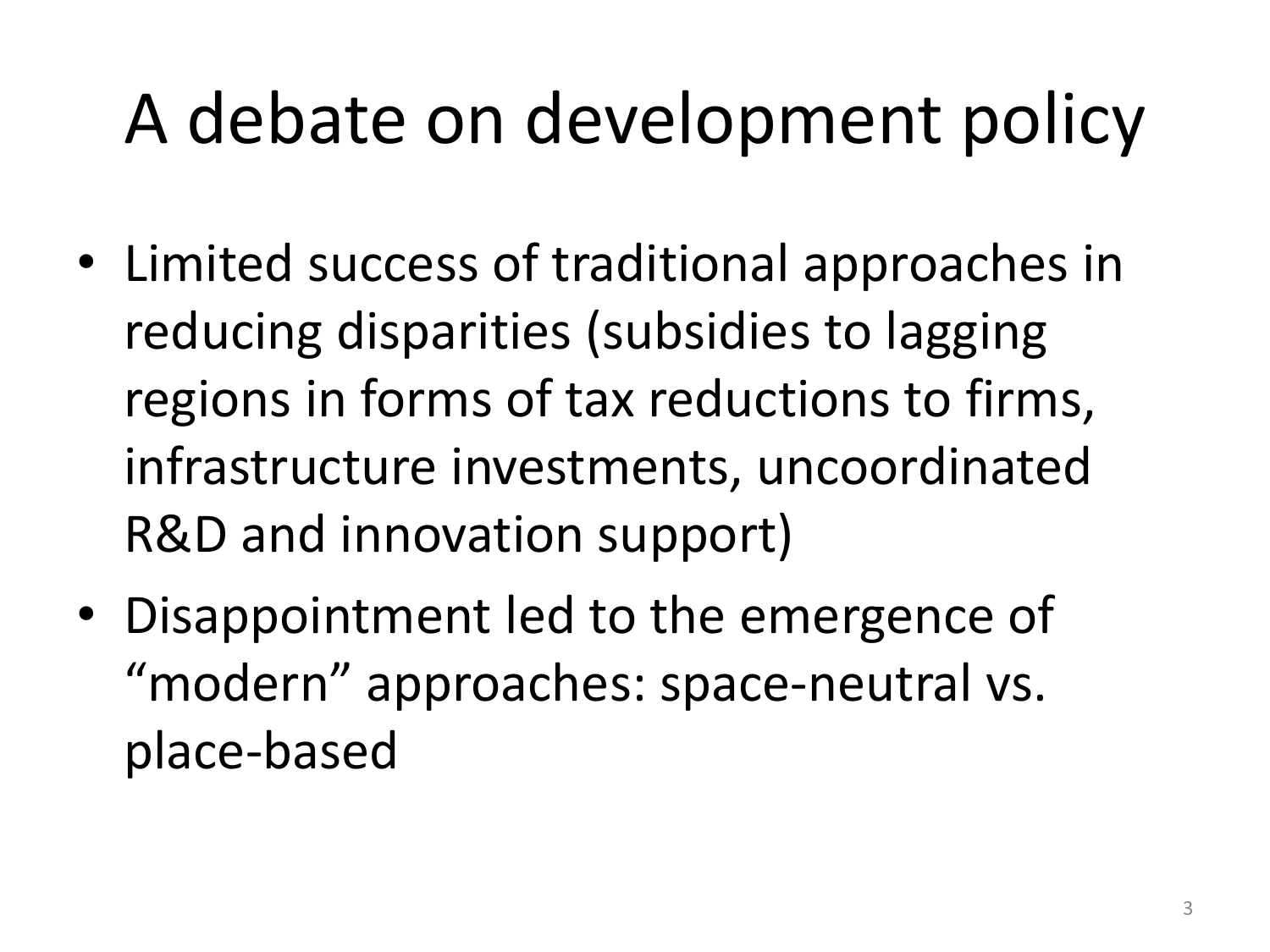- The space-neutral approach (World Bank 2009)
	- Strong influence of the new economic geography
	- Emphasis on the role of agglomeration in economic development
	- Key policy message: agglomeration forces should be strengthened by integration
		- Institutional development (public services)
		- Physical accessibility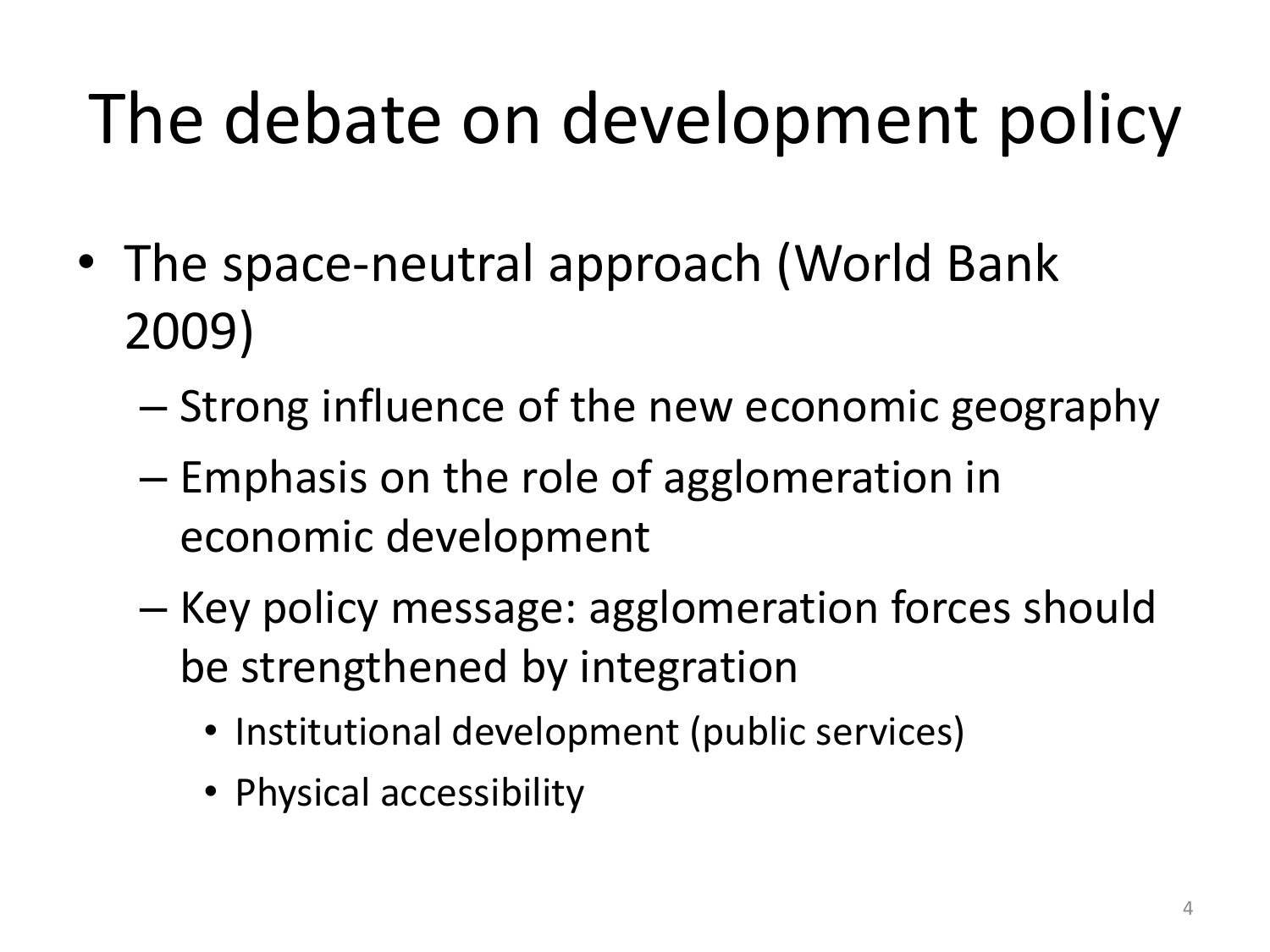- The space neutral approach (cont.)
	- In general: no need to space-specific policies, universal coverage in all territories
	- Agglomeration forces are strengthened by migration and increased market access
	- Policies targeting specific lagging places distract resources from their more efficient use
	- Partial support regarding regional innovation policy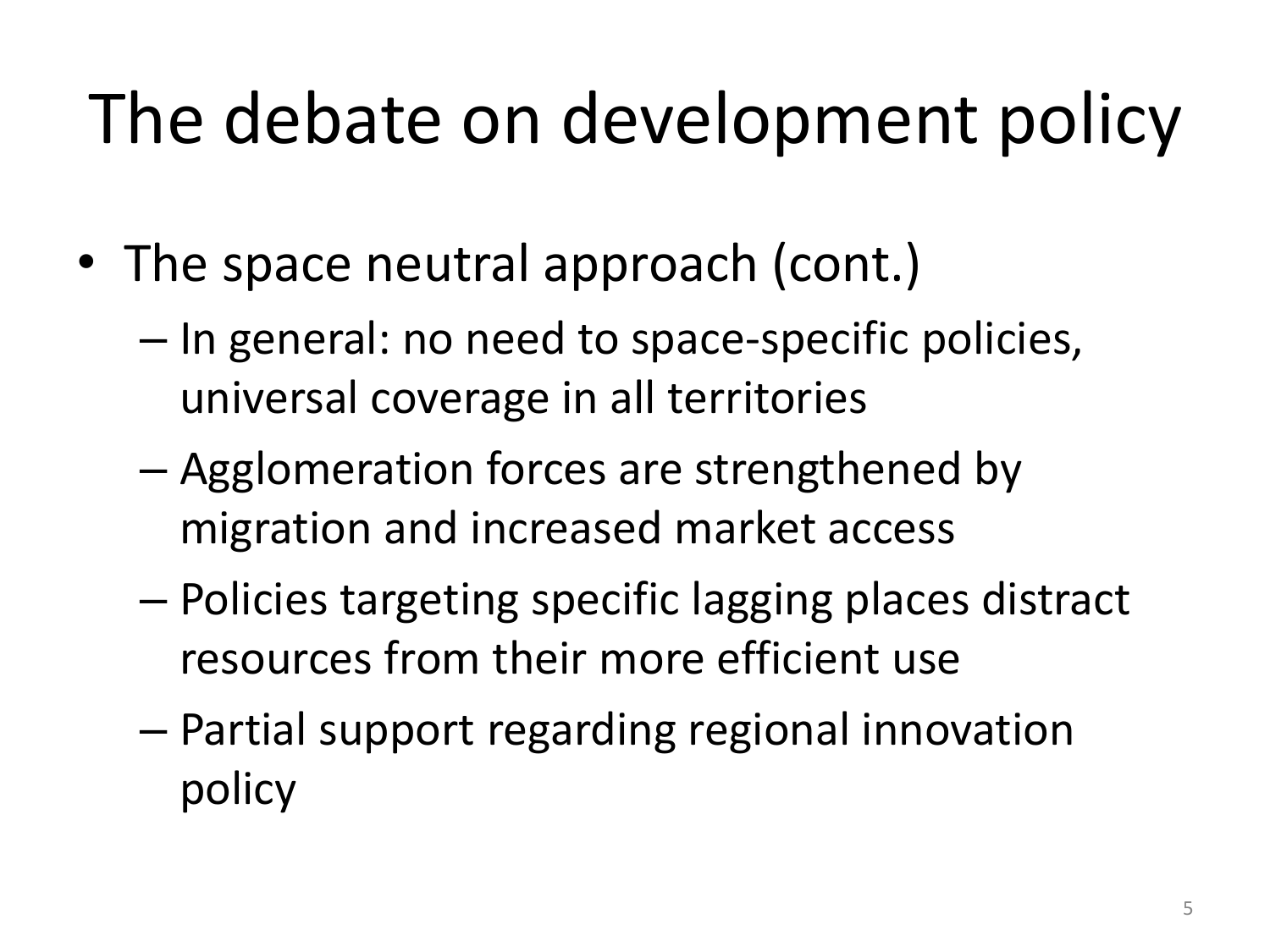- The place-base approach (OECD 2009)
	- Agglomeration forces are important but their strengths weaken with economic development
	- OECD countries: only one-third of growth is contributed by core regions (Garcilazo et al. 2013)
	- In more developed countries: regional institutional variation is not significantly large anymore
	- Space-neutral policy growth effect is marginal most probably (Barca et al. 2012)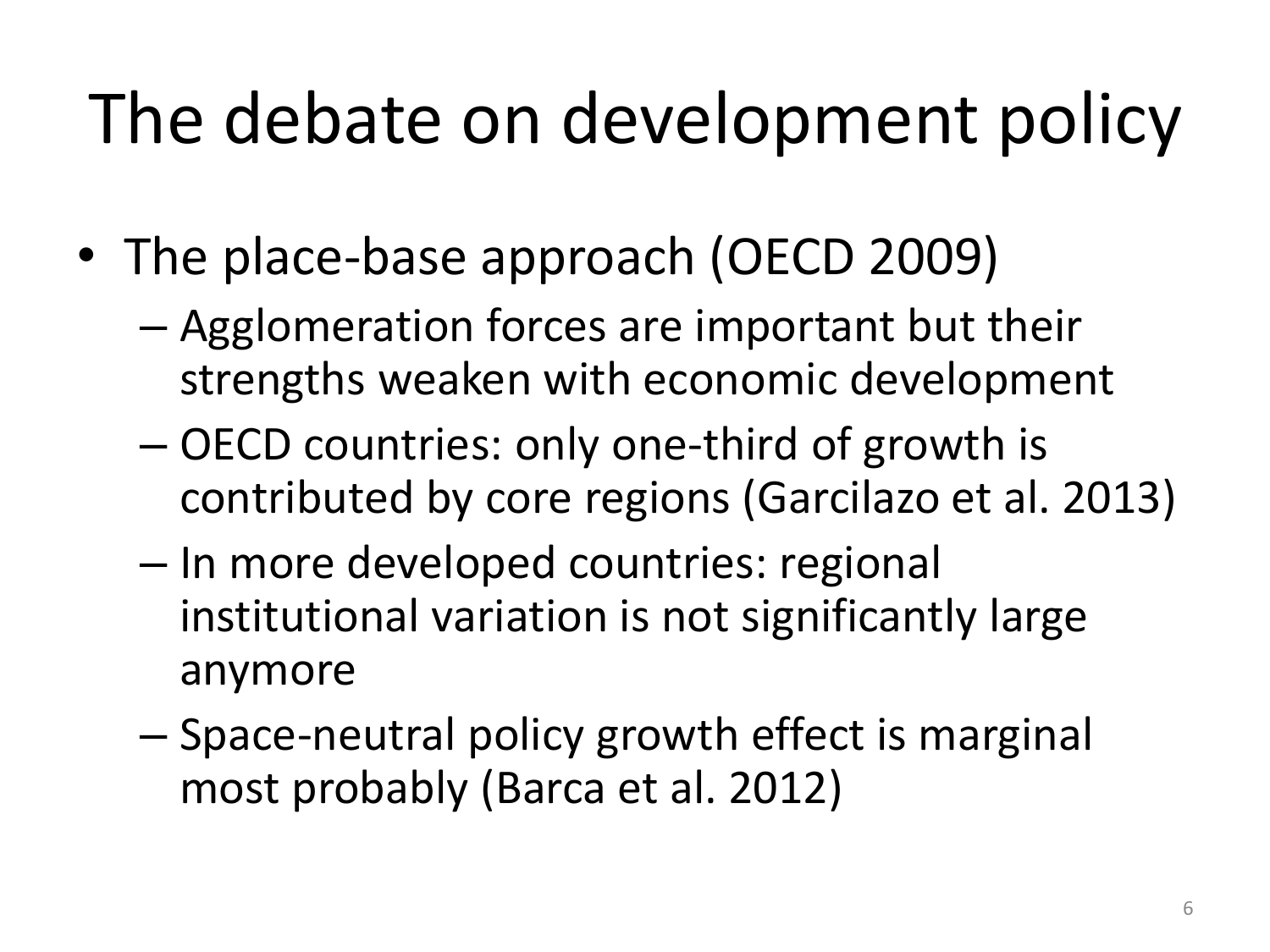- The place-based approach (cont.)
	- For more developed countries integrated, innovation-based regional development polices are suggested
	- "smart specialization"
		- integrated policy instruments
		- In target: place-specific industrial comparative advantages
		- multi-level governance
		- Participation (industry, universities, local organizations)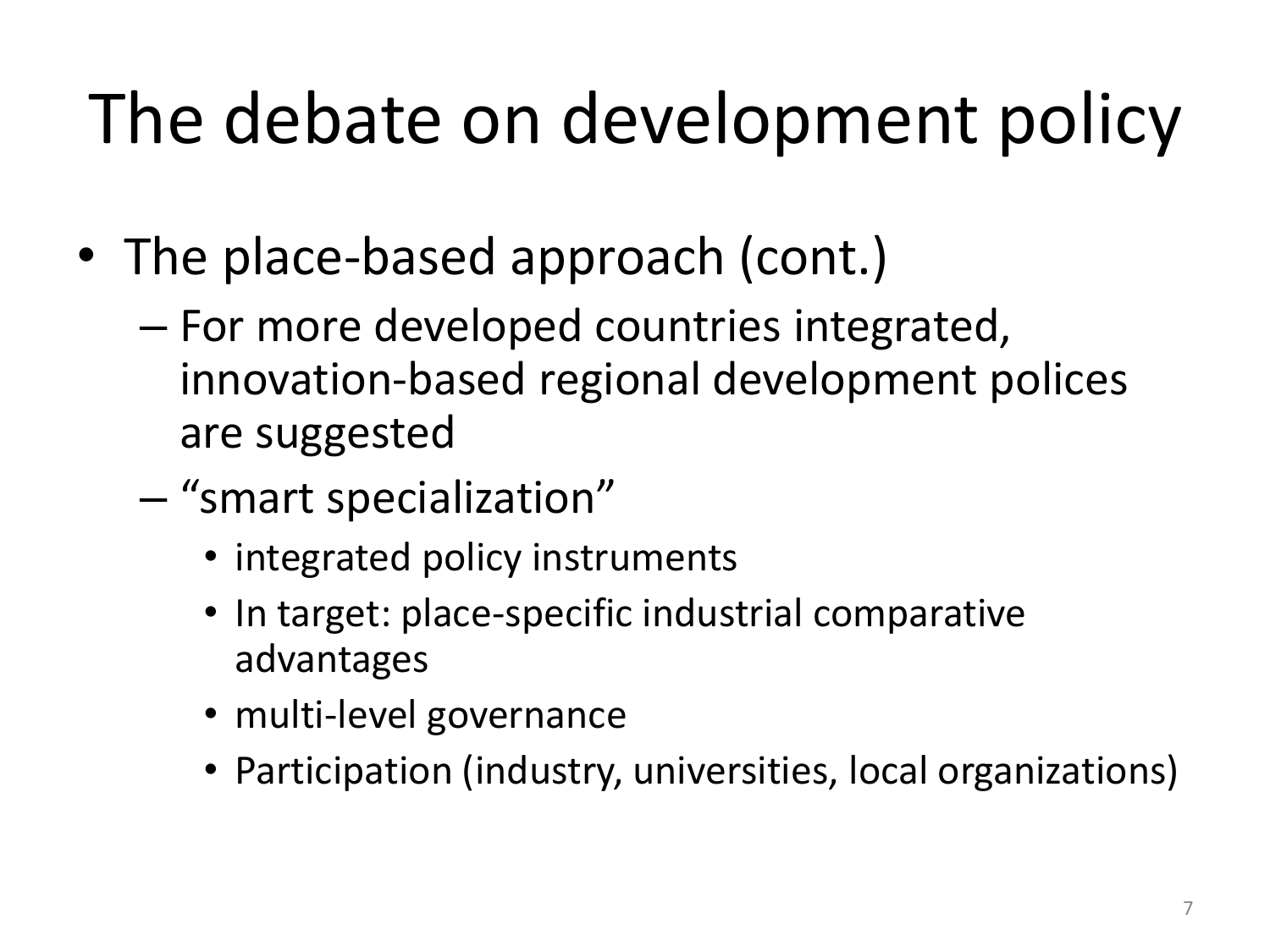- The debate:
	- divergent assumptions
	- different weights on essentially the same instruments
- No theoretical solution seems possible
- Place-based vs. space neutral instruments: their effectiveness tends to vary by concrete country and regional settings
- The key role of correctly developed economic models in the evaluation of concrete policy instrument combinations by measuring their costs and benefits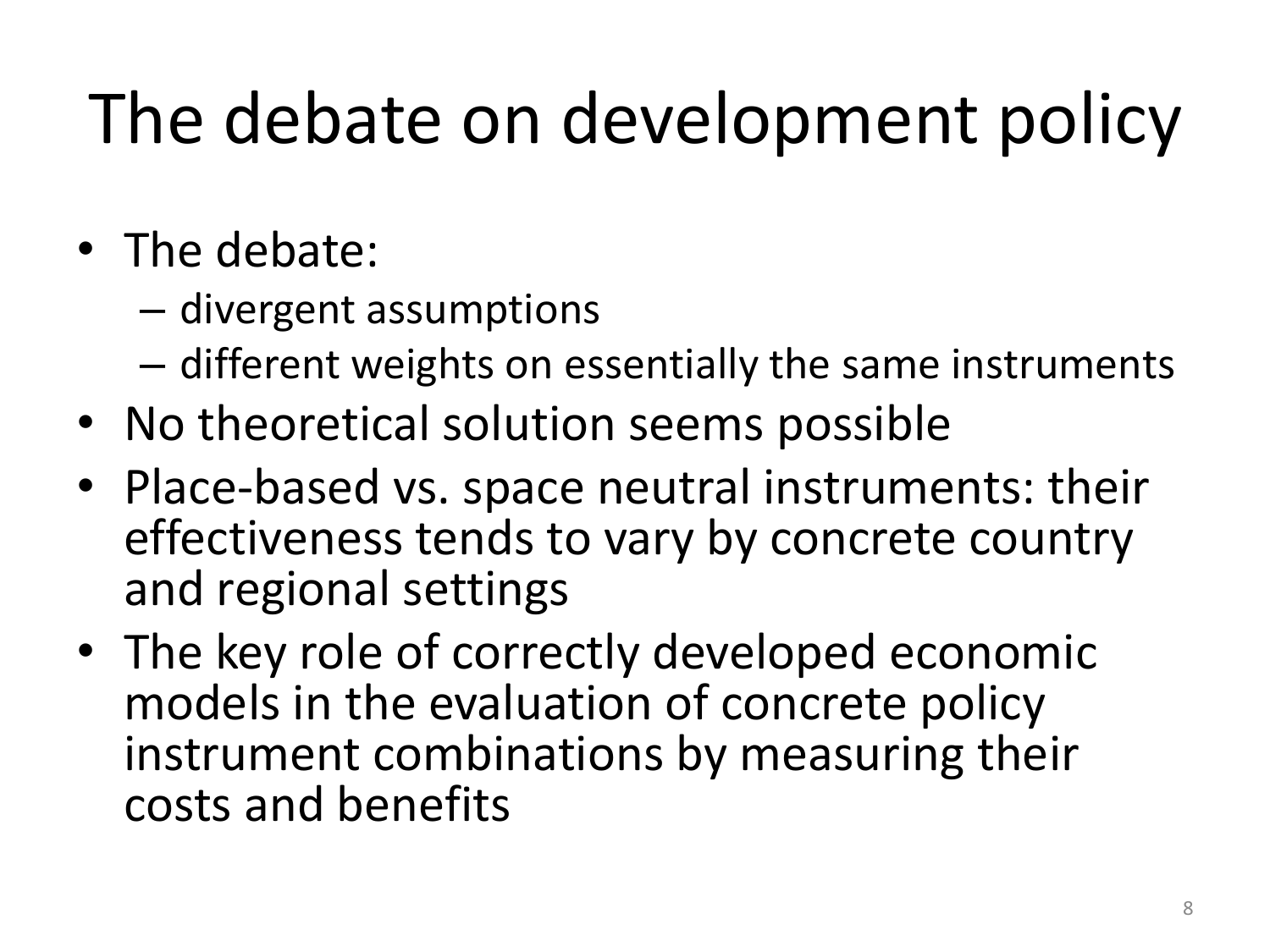## New generation development policy impact modeling

- Geographic dimensions determining the growth effects of development policies to be incorporated in modeling:
	- Local specificities (industrial structure, research specialization)
	- Policy impact on local sources of growth (technology, investment, employment)
	- Agglomeration effects
	- Additional impacts (Keynesian demand effects, intersectoral linkages)
	- Interrregional impacts (spillovers, trade)
	- Intervention-specific macroeconomic impacts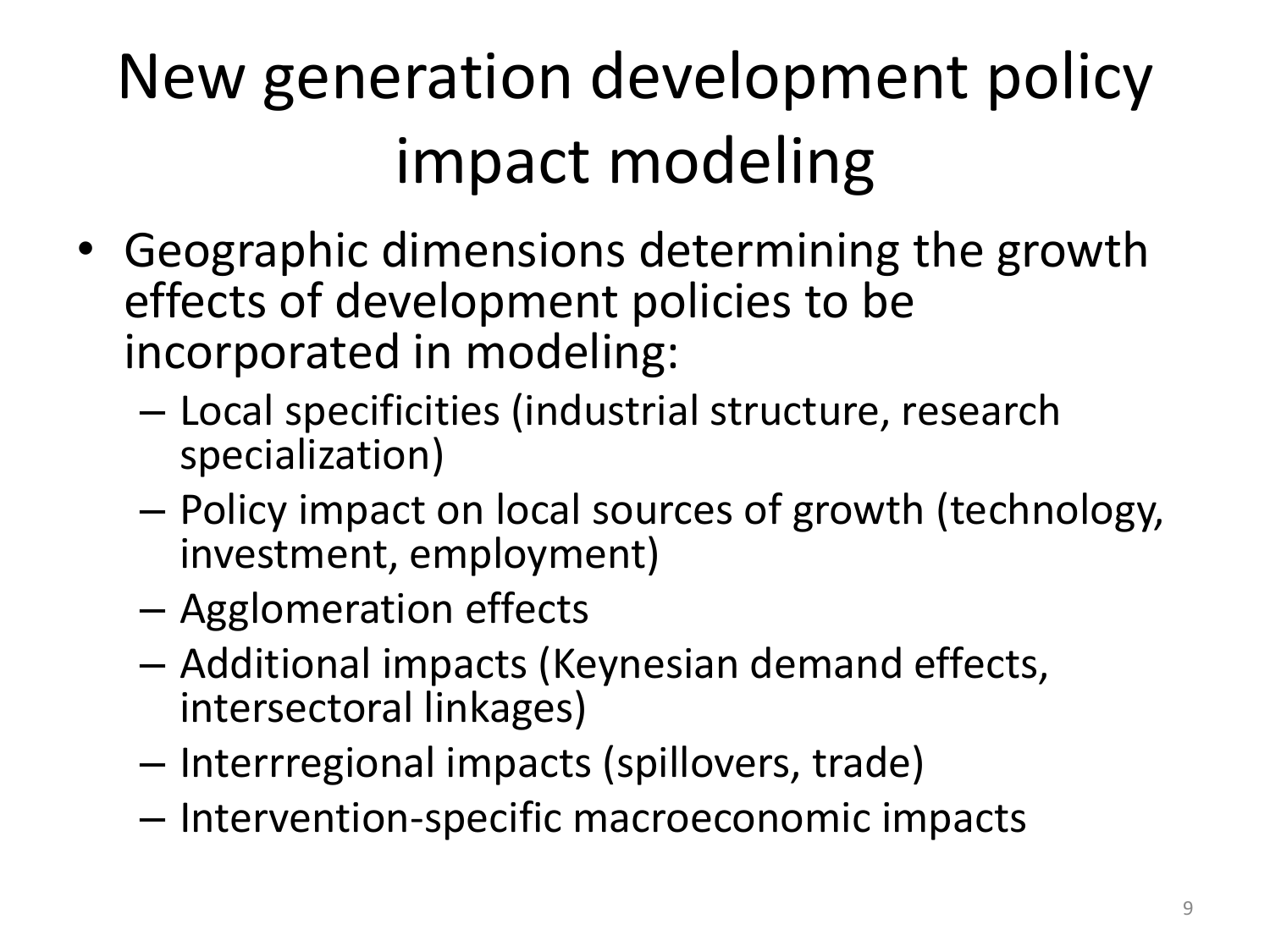- Step 1: Modeling policy impact on technological progress
	- Mechanisms discovered in the geography of innovation literature: local / global knowledge flows, different agglomeration effects (MAR or Jacobs, related variety), entrepreneurship
	- Modeling possibilities:
		- knowledge production function (Varga et al 2013)
		- evolutionary techniques (Faggiolo, Dosi 2003)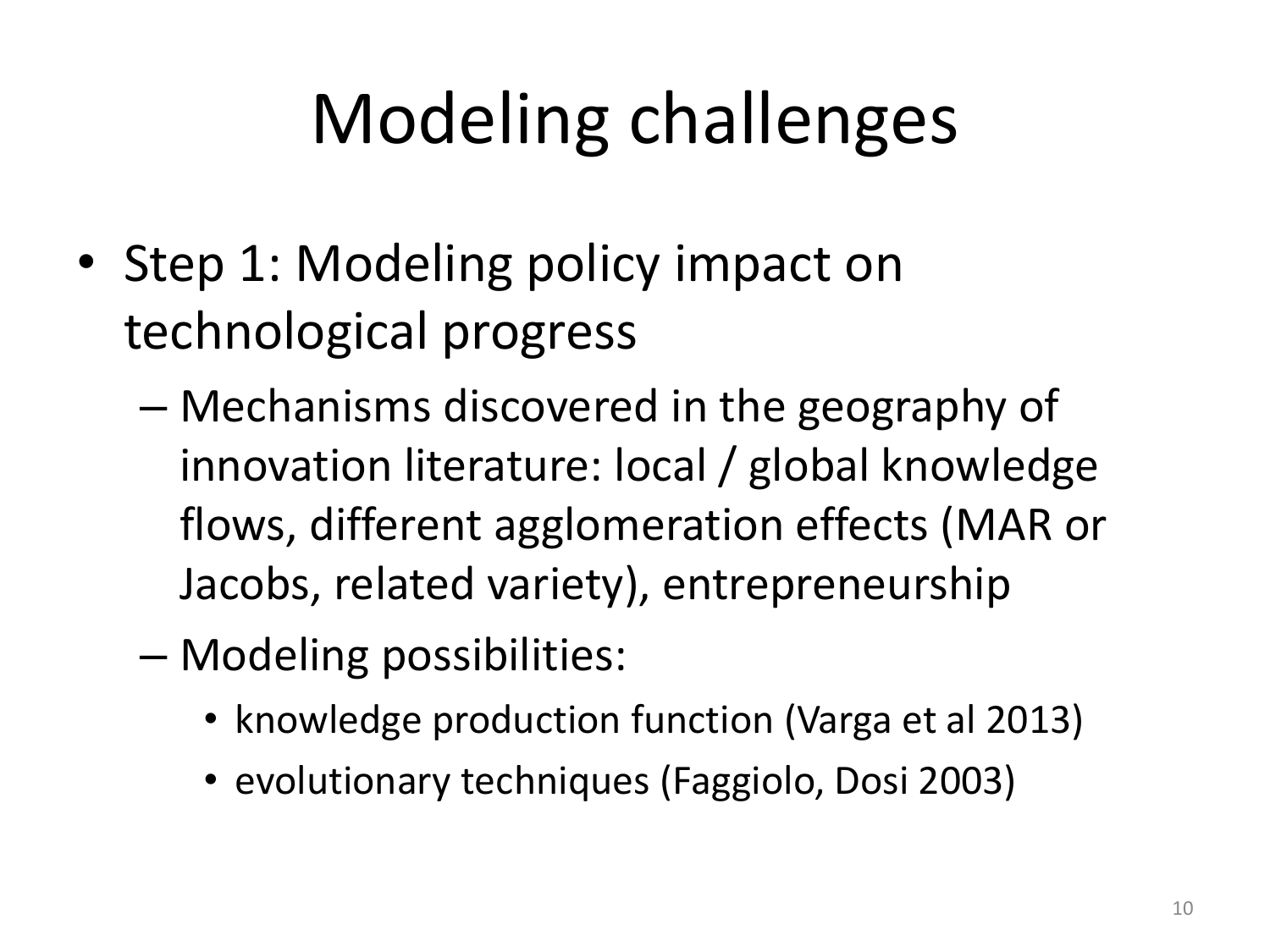- Step 2: Modeling the transmission of the technology impact to economic variables
	- Productivity and variety impacts (Saviotti, Pyka 2003)
	- What growth theories offer:
		- Romer 1990 productivity impact at the end
		- Aghion, Howitt 1998: limited variety impact
		- Evolutionary theories get closer to formulating variety effects (Saviotti, Pyka 2003, Faggiolo, Dosi 2003)

– Technical difficulties, problems with regional data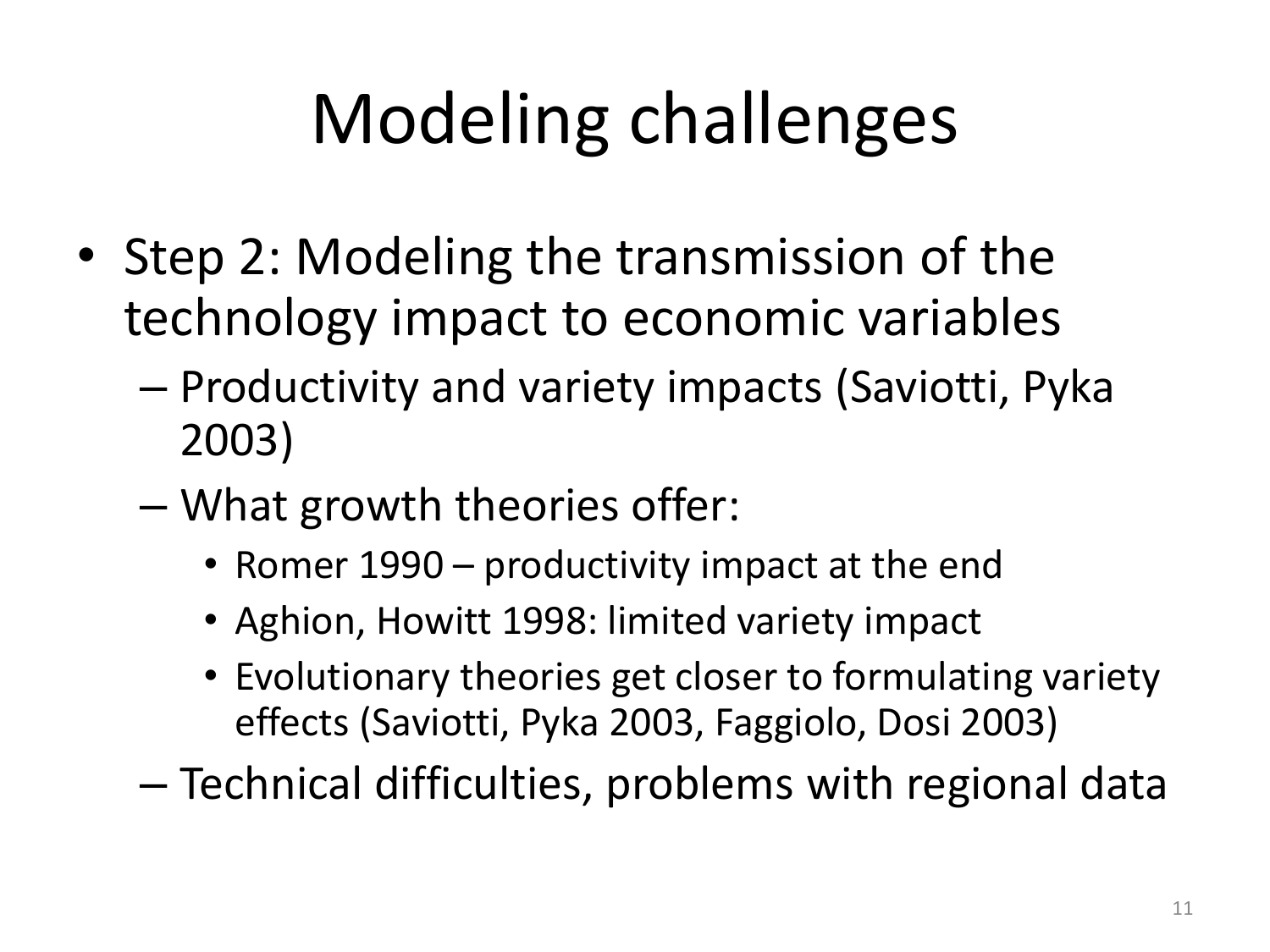- Step 3: Modeling spatiotemporal dynamics of economic growth
	- Spatiotemporal dynamics modeling: accounting for both the extension of production factors and their changing spatial patterns
	- Spatiotemporal dynamics both modeled at the level of regions
		- Forward looking expectations (Bröcker, Korzhenevych 2011)
		- Alternative investment and saving behavior (Ivanova et al 2007)
	- Spatiotemporal dynamics modeled separately in macro and regional models (Varga et al. 2011)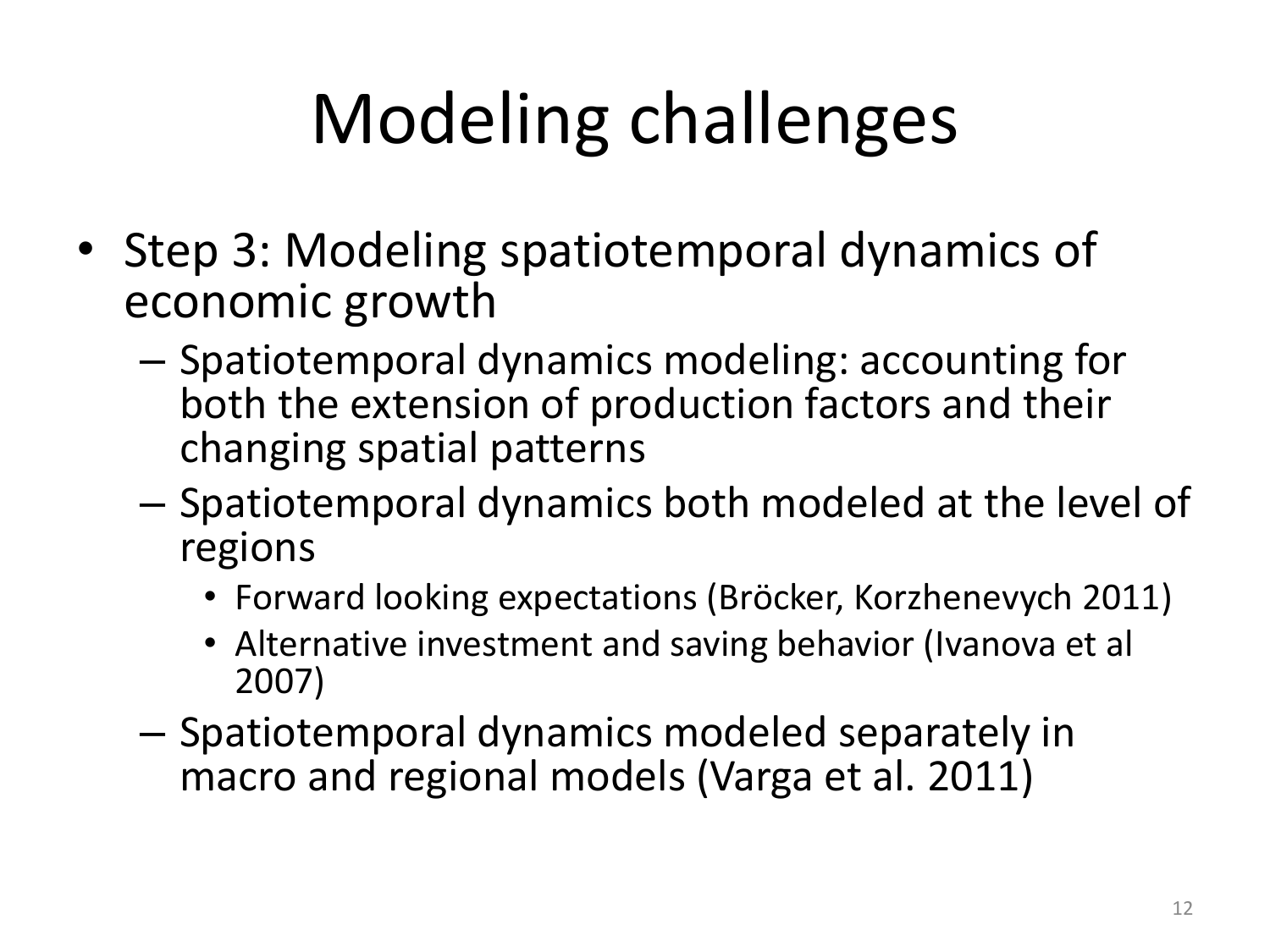- Step 4: Macro impact integration
	- Impacts of macroeconomic framework conditions
	- New and open area of research (Varga et al. 2011)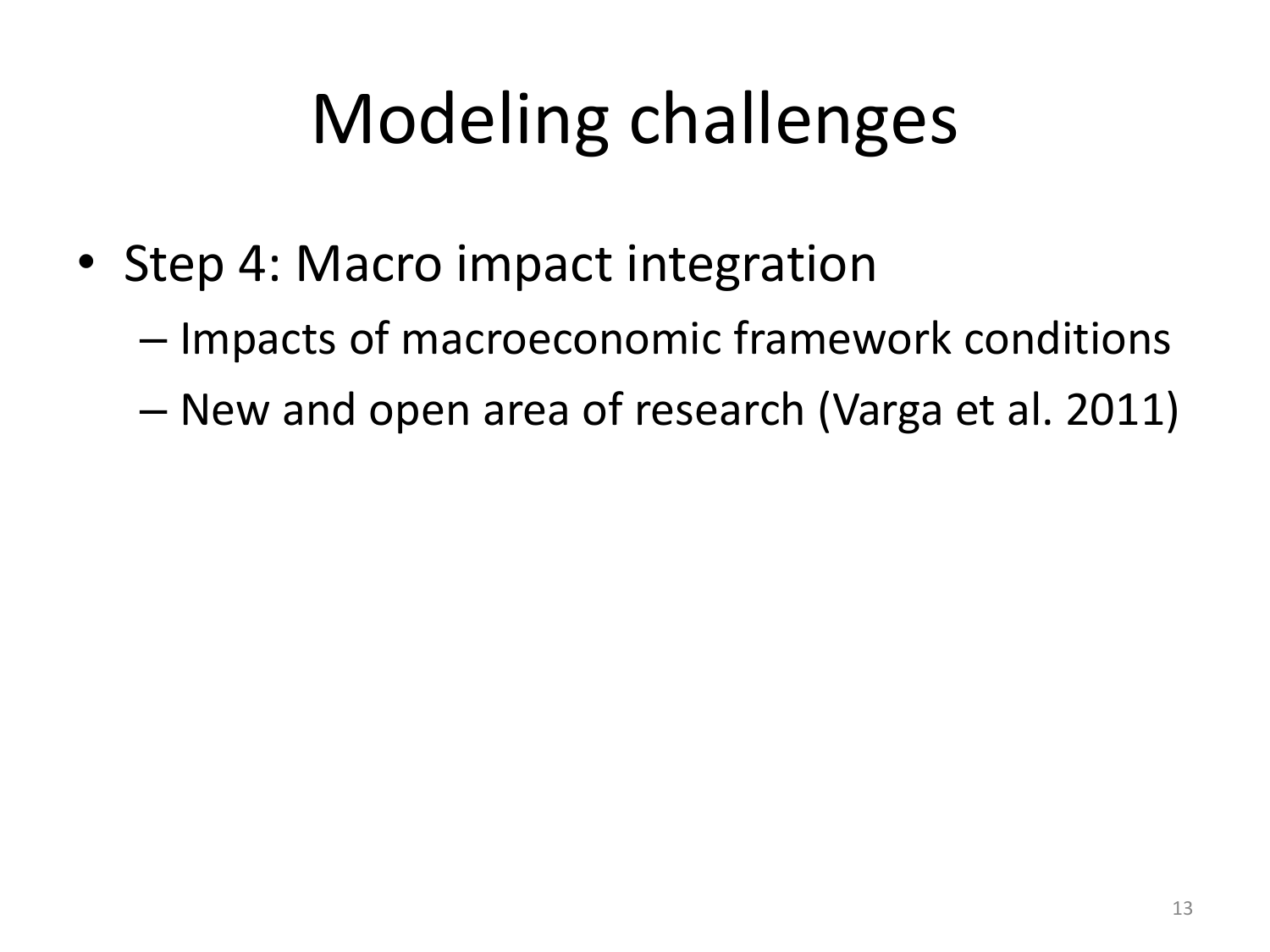#### The GMR approach: Antecedens and applications

#### • **Antecedents**:

- Links to theory: Acs-Varga 2002
- Empirical modeling framework (Varga 2006)
- The EcoRet model (Schalk, Varga 2004, Varga, Schalk 2004)
- The GMR-Hungary model (Varga, Schalk, Koike, Járosi, Tavasszy 2008; Járosi, Koike, Thissen, Varga 2010)
- Dynamic KPF model for EU regions (Varga, Pontikakis, Chorafakis, 2009)
- GMR-EU (Varga, Járosi, Sebestyén 2009; Varga,Törma 2011)
- **Applications**: Cohesion Policy impact studies for the European Commission (DG Regio) and the Hungarian government; FP6 impact study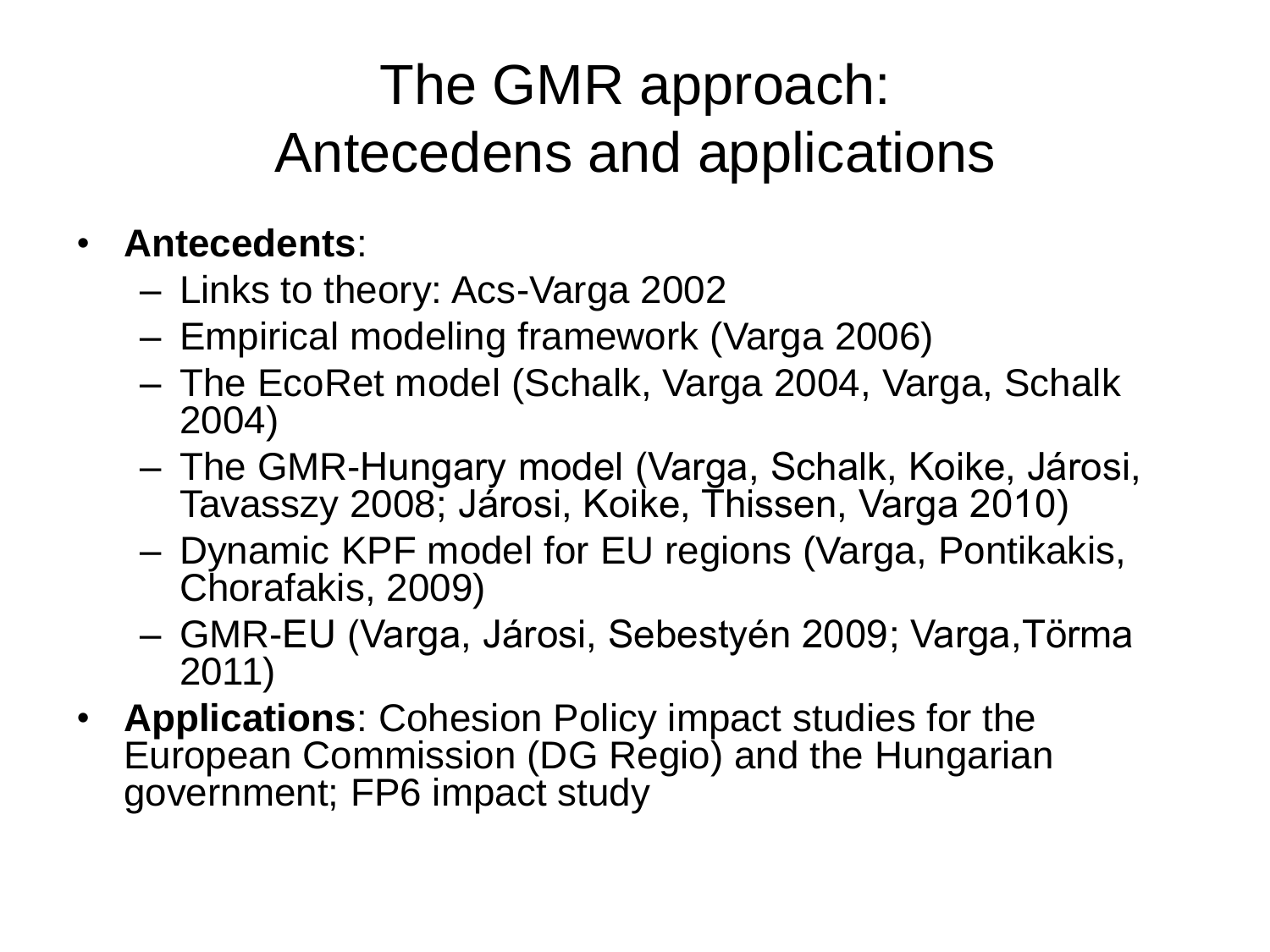# Reflections to challenges in the GMR-Europe model

- Step 1: Modeling policy impact on technological progress
	- Spatialized extension of the Romer 1990 knowledge production model incorporating several elements of the findings in the geography of innovation literature (Varga et al 2013, Sebestyén, Varga 2013)
	- Dynamic agglomeration effects
	- Interregional knowledge flows (copatenting, copublication network effects)
	- Interregional spillovers with no specific mechanisms identified (spatial econometrics)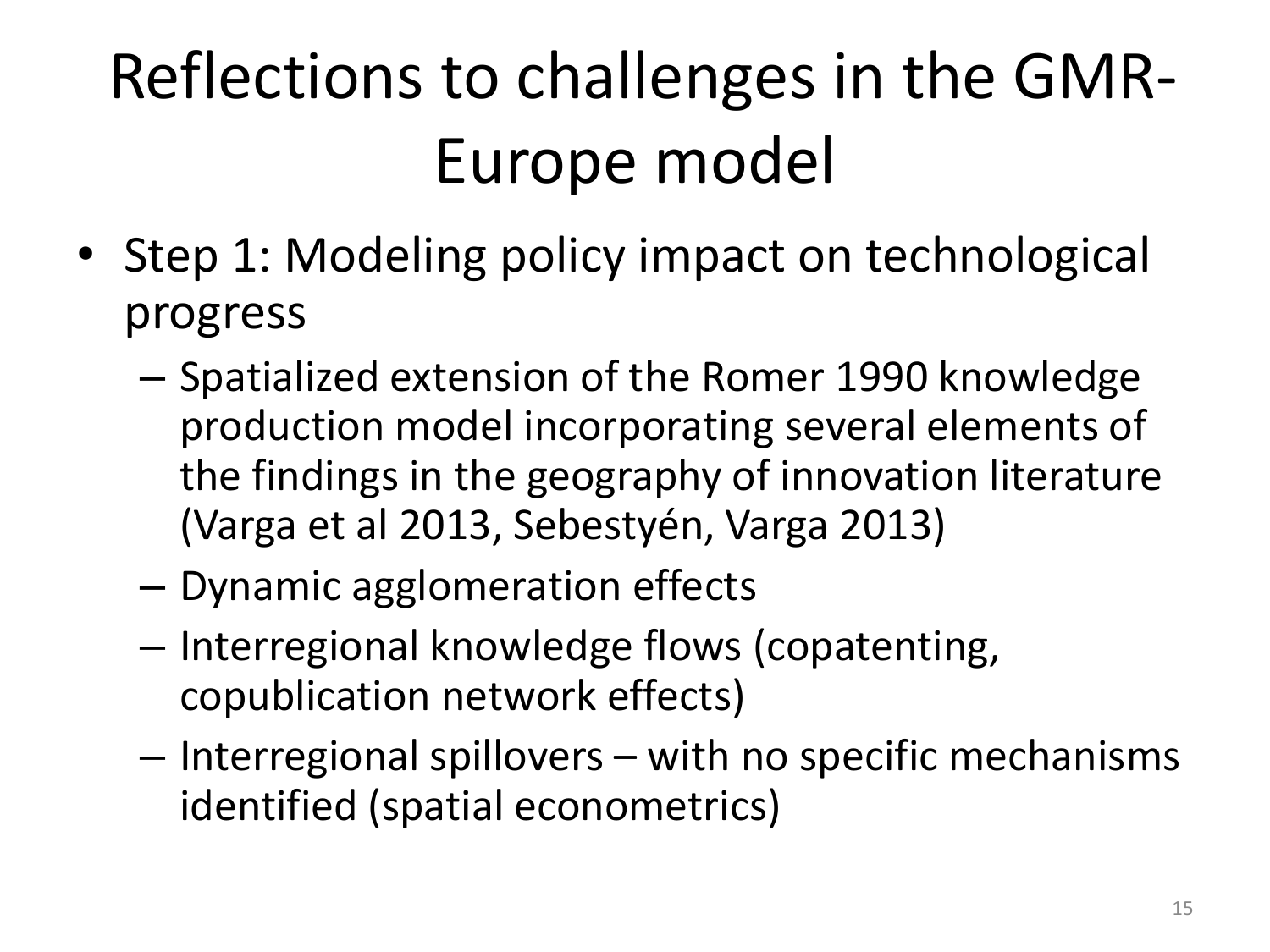

**Figure 1**: The estimated regional dynamics of innovation policies in the TFP block of the GMR-Europe model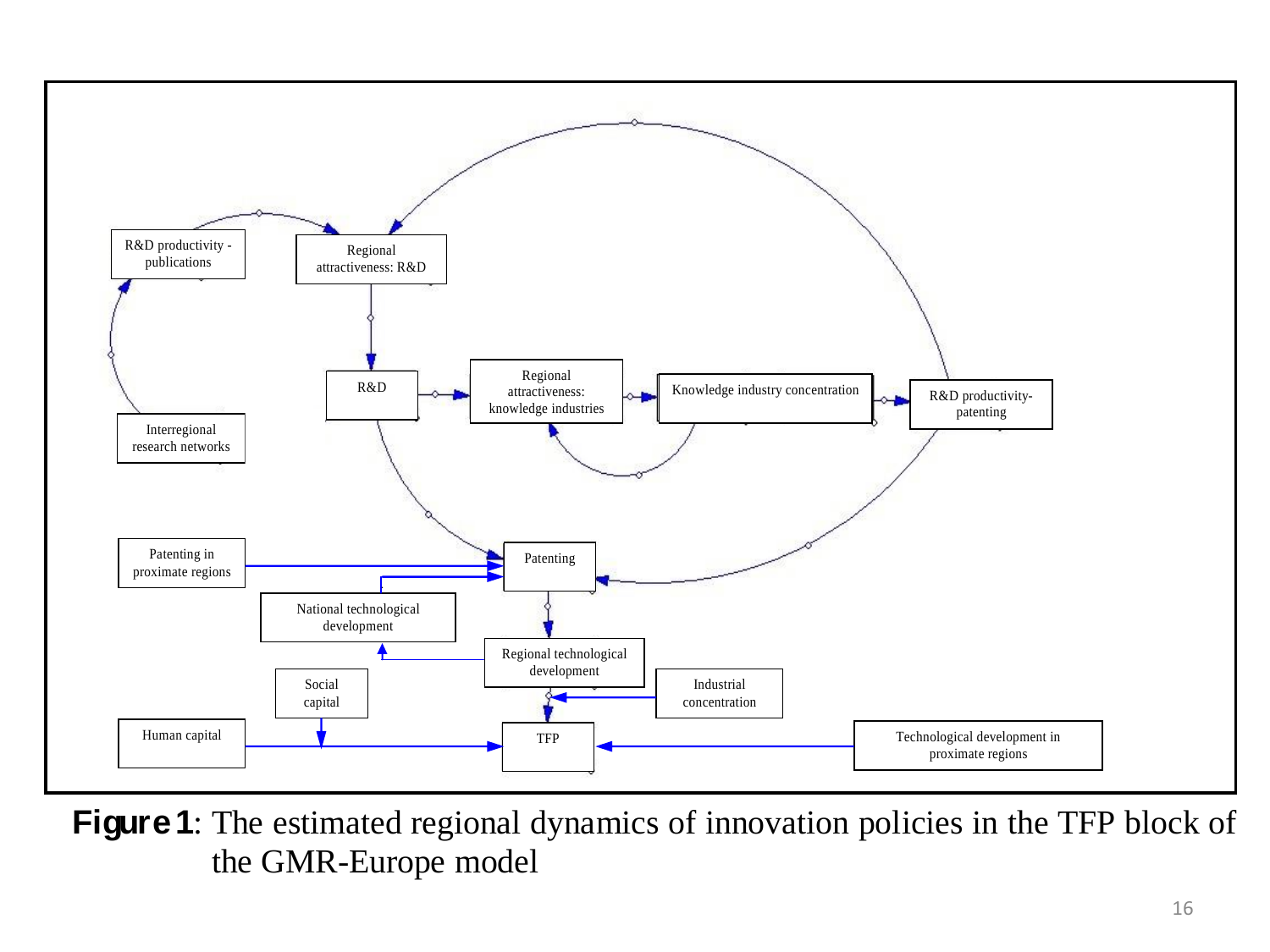### Reflections to challenges in the GMR-Europe model

- Step 2. Modeling the transmission of the technology impact to economic variables
	- Technological ideas channeled through their TFP effects

$$
\mathsf{TFP}_{i,t} = a_{\mathsf{TFP}0} \mathsf{HCAP}_{i,t-k}^{a_{\mathsf{TFP}1} \mathsf{SOCKAP}_{i,t-k}} A_{i,t-k}^{a_{\mathsf{TFP}2} \ln(L_{i,t-k}/\mathsf{AFEA})} W_{\perp} A_{i,t-k}^{a_{\mathsf{TFP}3}}
$$
\n
$$
177 \mathsf{FCAP}_{i,t-k}^{3}
$$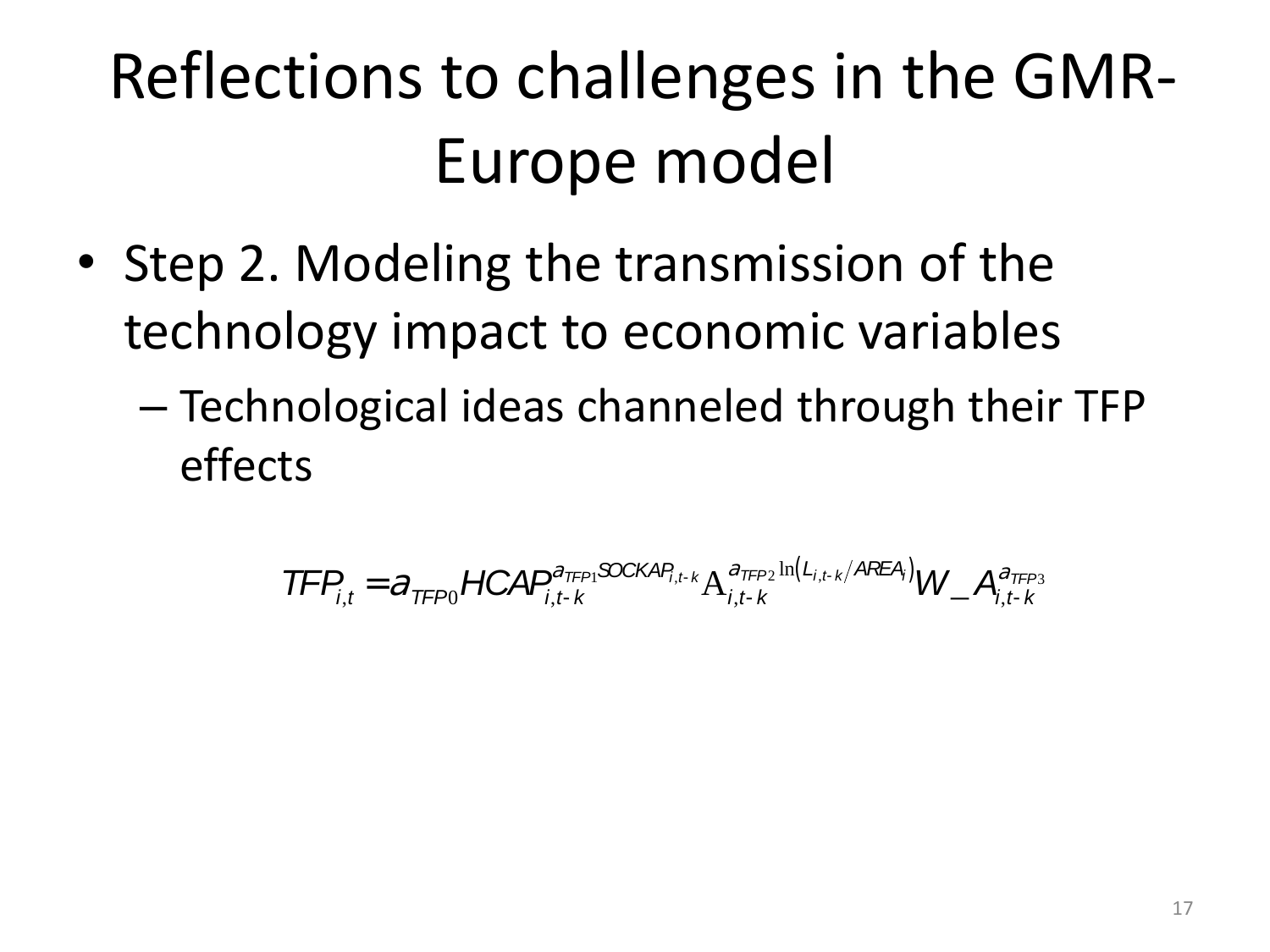### Reflections to challenges in the GMR-Europe model

- Steps 3 and 4: Modeling spatiotemporal dynamics of economic growth and macro impact integration
	- Step 3a: Short run effects (given K and L, no migration) – system of regional CGE models
	- Step 3b: Spatial dynamics with constant aggregate K and L but with their migration across regions – in the system of regional CGE models
	- Step 3c: Dynamic regional and macro impacts in a macro model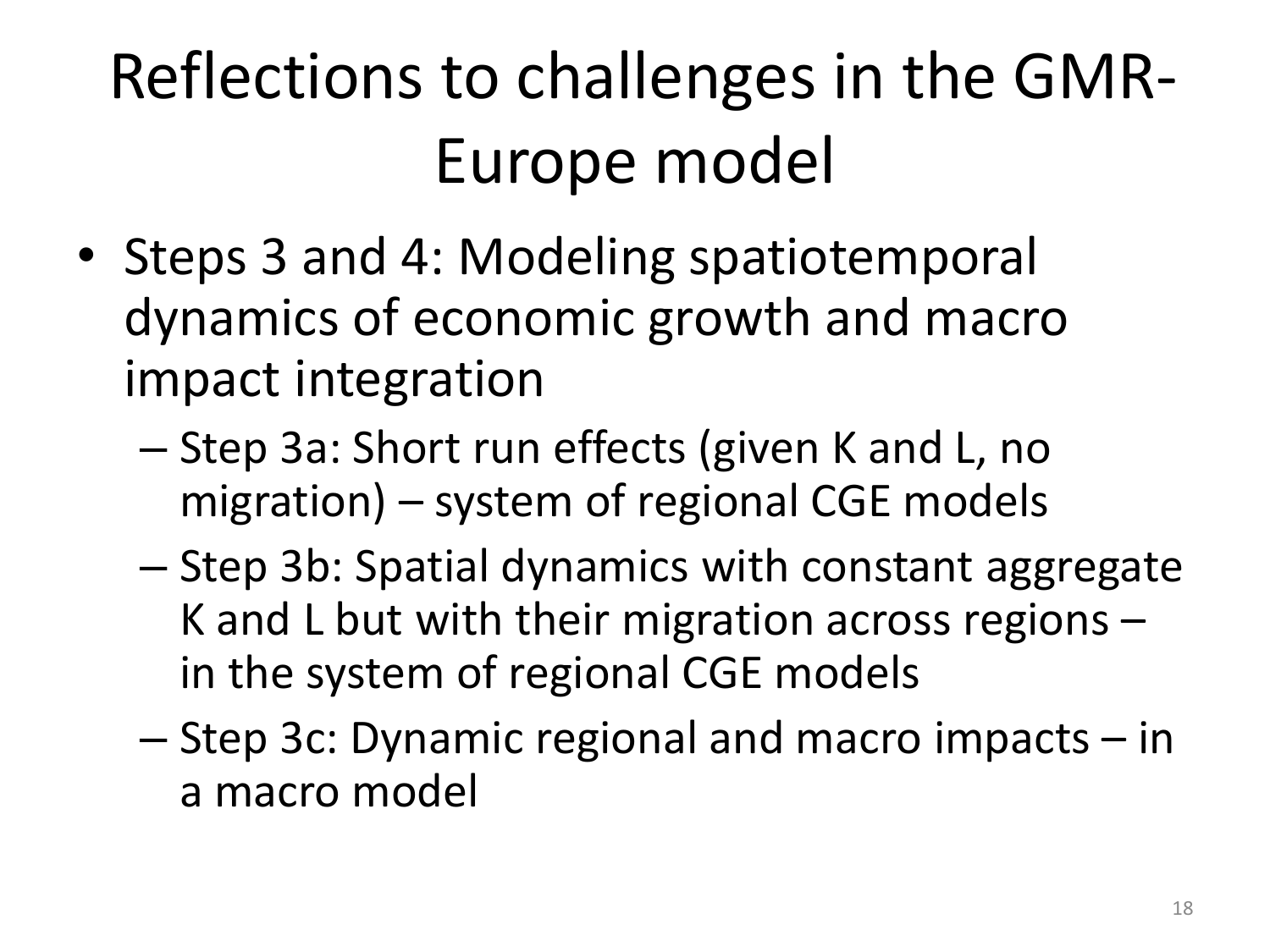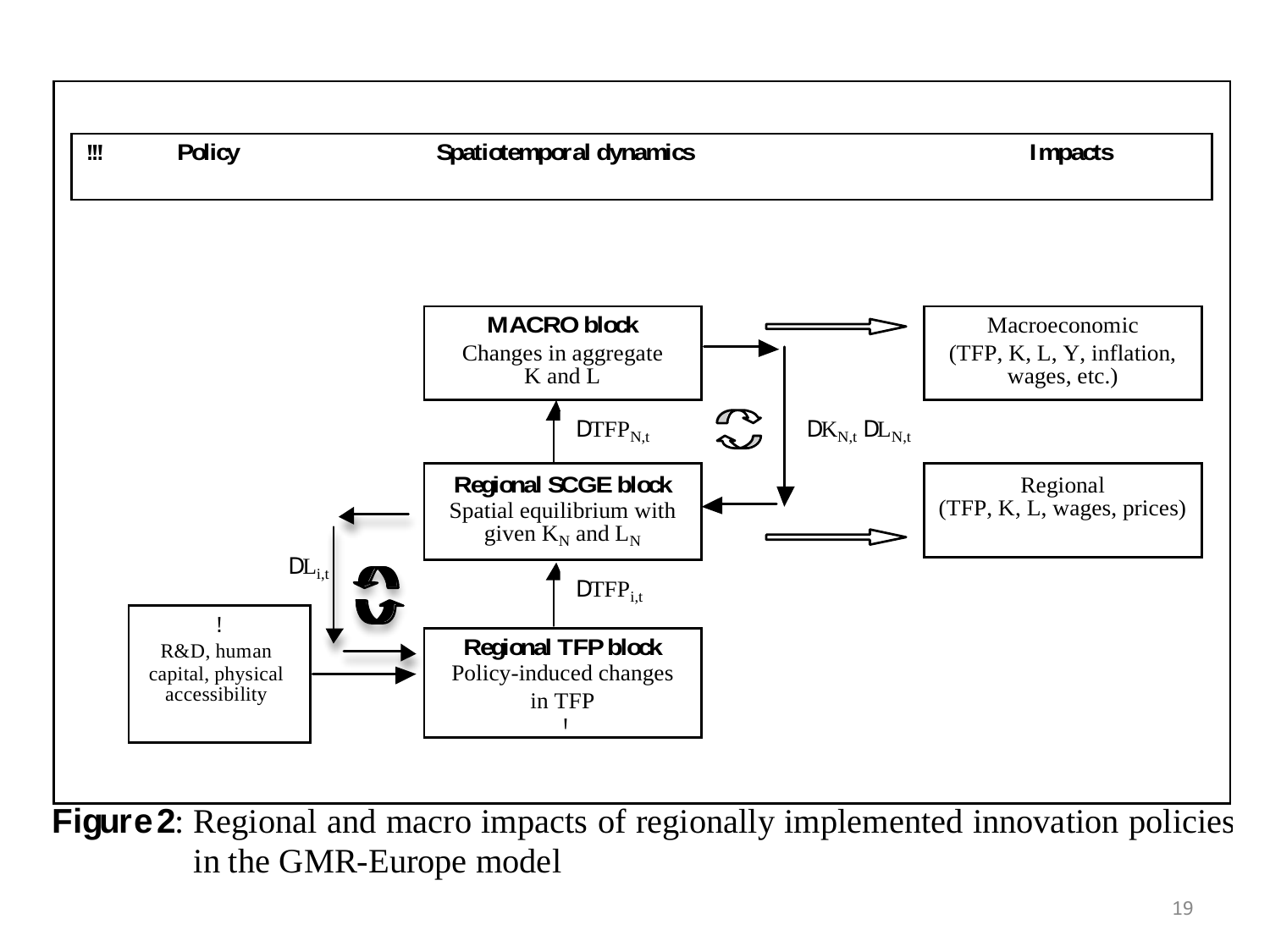#### A policy impact analysis example: A place-based policy mix for a sustained aggregate GDP impact of the EU Framework Programs



**Figure 3**: The impact of FP 6 research subsidies (GRD) on patents (both on the left vertical axis) and GDP (right vertical axis) at the aggregate European level